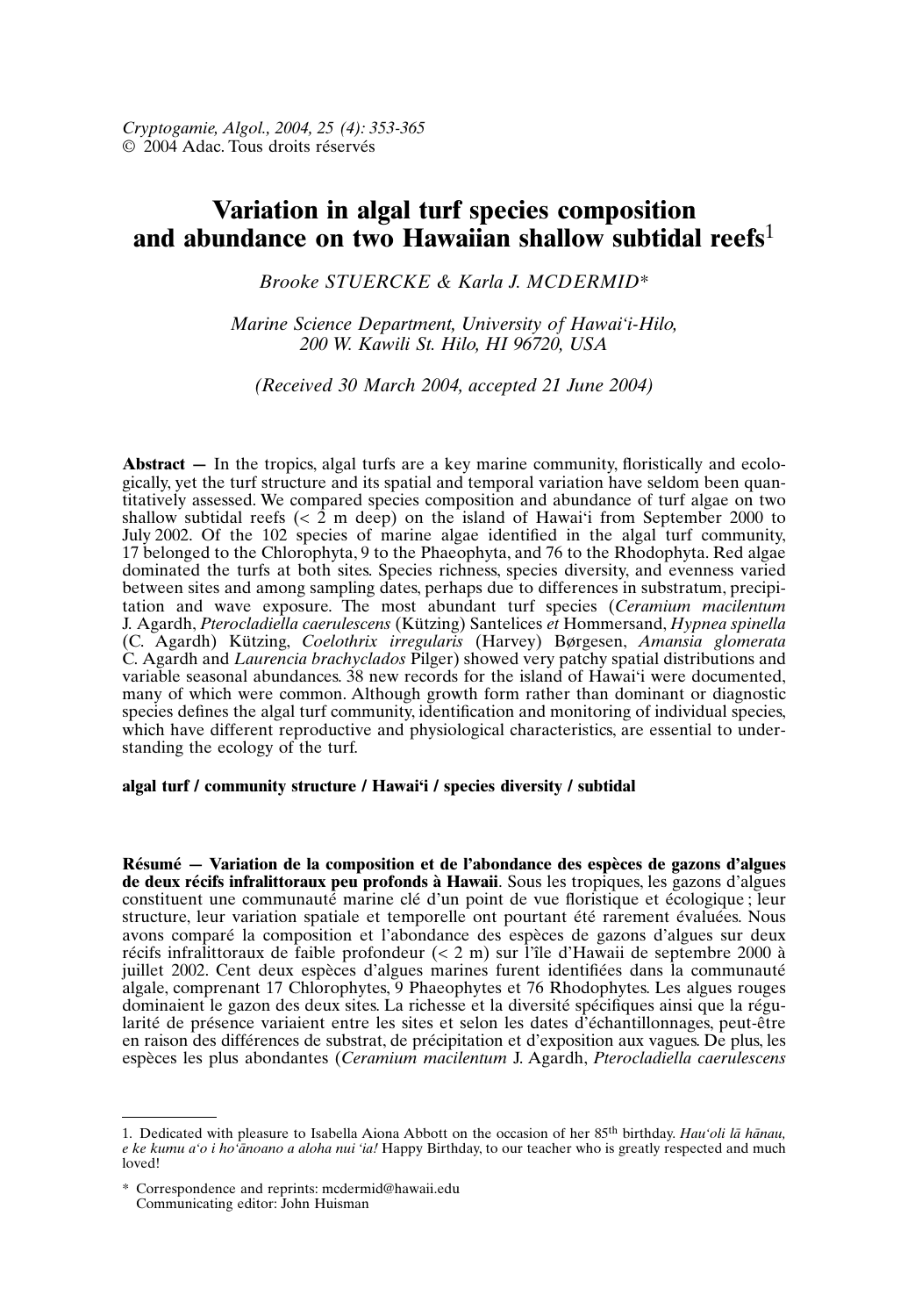(Kützing) Santelices *et* Hommersand, *Hypnea spinella* (C. Agardh) Kützing, *Coelothrix irregularis* (Harvey) Børgesen, *Amansia glomerata* C. Agardh et *Laurencia brachyclados* Pilger), ont montré des distributions spatiales très inégales et des abondances saisonnières variables. Trente-huit taxons sont signalés pour la première fois pour l'île d'Hawaii, dont beaucoup d'entre eux étaient communs. Bien que la forme de croissance définisse la communauté, plutôt que les espèces dominantes ou caractéristiques, l'identification et le suivi individuel des espèces qui ont des caractères reproductifs et physiologiques différents, sont essentiels pour comprendre l'écologie du gazon d'algues.

#### **diversité spécifique / gazon algal / Hawaii / structure d'une communauté / zone infralittorale**

## **INTRODUCTION**

Algal turfs—less than 3 cm in height, densely packed, multispecific assemblages of caespitose or reptant seaweeds—are common in intertidal and subtidal zones throughout the world (Odum & Odum, 1955; Neushul & Dahl, 1967; Dahl, 1972; Lawson & John, 1977; Adey & Steneck, 1985; Aseltine-Neilson *et al*., 1999; Boaventura *et al*., 2002; Kelaher *et al*., 2003). The algal community is most often referred to as turf, however other descriptors include mats, lawns, parvosilvosa, and carpets. In tropical waters, turf algae comprise much of the marine flora (Airoldi, 1998), contribute significantly to coral reef productivity (Adey  $\&$ Goertemiller, 1987; Klumpp & McKinnon, 1989), and serve as an important food source for many herbivorous marine organisms (Wanders, 1976; Brawley & Adey, 1981; Kendrick, 1991; Harmelin-Vivien *et al*., 1992; Ferreira *et al*., 1998; Mills *et al*., 2000).

On Hawaiian reefs, turfs can dominate the intertidal zones (McDermid, 1990; Smith, 1992) and reef flats (Cheroske *et al*., 2000), compete with coral for space on subtidal reef slopes (Smith *et al*., 2001), affect water flow (Carpenter & Williams, 1993), provide habitat for small invertebrates (Russo, 1991), and contribute to reef productivity through nitrogen fixation (Williams & Carpenter, 1997, 1998). However, few studies have documented taxonomic identities of the individual algal species in the turf community or acknowledged the variability in turf structure. Without this information, a turf remains an ecological "black box." The goals of our study were to document species diversity within the algal turf, and to assess the seasonal and spatial variation within turf communities on two Hawaiian reefs.

## **MATERIALS AND METHODS**

#### **Study sites**

This study was conducted at two sites on opposite sides of the island of Hawai'i (Fig. 1), the southernmost island in the Hawaiian Archipelago. Sampling at both sites took place in the shallow subtidal ( $\lt 2$  m deep). Leleiwi (19.74 $\degree$  N 155.01° W), on the eastern, windward side of the island facing the prevailing north- $\mu$ , on the casterity, which was stated by a basalt rock shoreline. Puako (19.97 $\degree$  N and the winds, is characterized by a basalt rock shoreline. Puako (19.97 $\degree$  N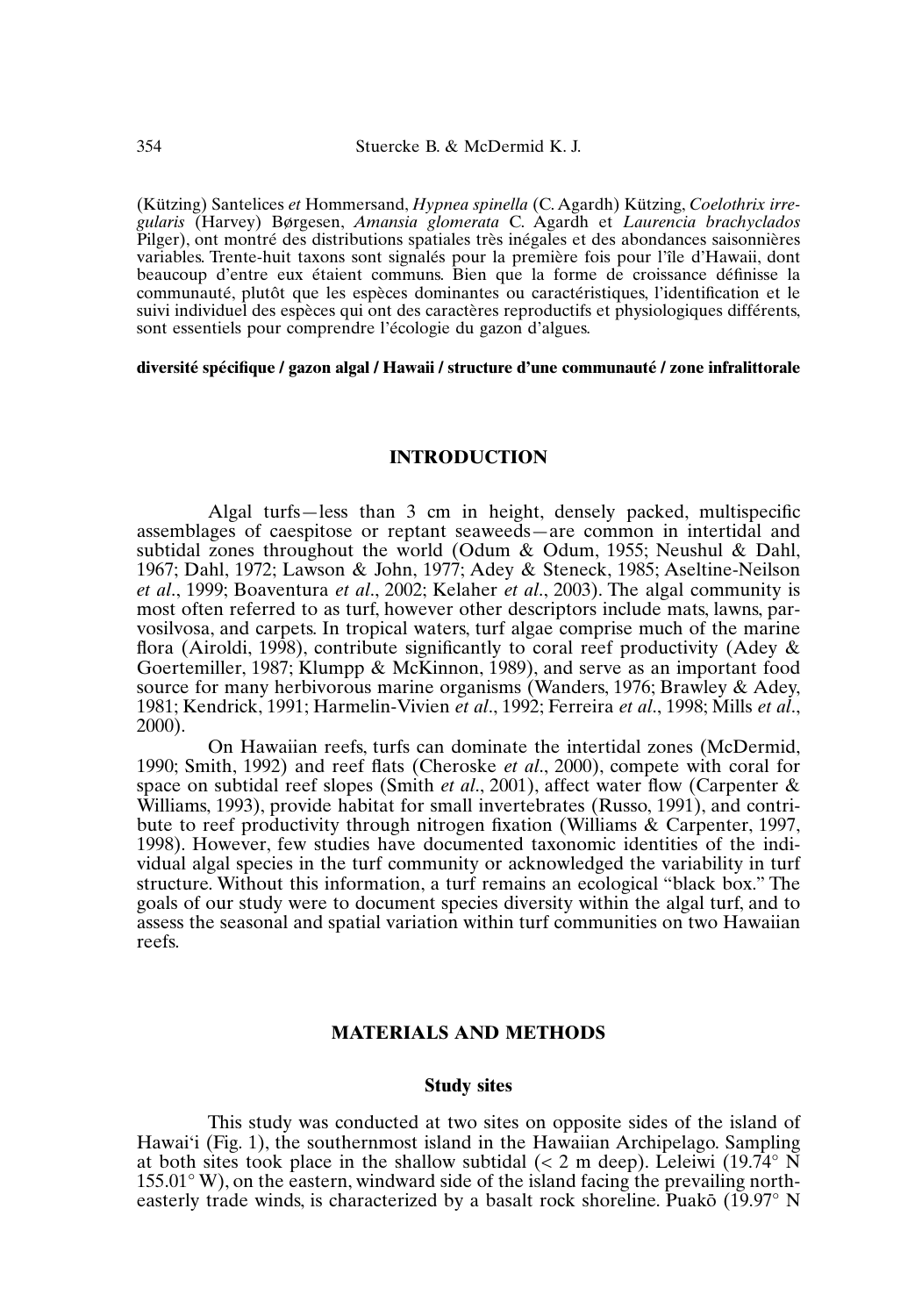

Fig. 1. The island of Hawai'i, showing the two sampling locations: Puakō and Leleiwi. The prevailing northeasterly trade winds are indicated by arrows.

155.85° W), located on the western, leeward side of the island, has a limestone fringing reef. The reef at Leleiwi is exposed to more tradewind-generated wave action than the reef at Puakō, and receives an average annual rainfall of 314.2 cm, whereas Puakō only 24.8 cm/year of rainfall (Juvik & Juvik, 1998). These two locations were chosen due to the differences in substratum, wave action, and freshwater input, as well as shared characteristics of similar depth, low level of human disturbance and 80-100% cover of turf.

#### **Sampling**

Sampling while snorkeling occurred seasonally at both sites in September 2000, November 2000, February 2001 and July 2002 along two 10 m transect lines haphazardly positioned perpendicular to the shoreline, greater than 10 m apart. A circular 78.5 cm<sup>2</sup> (diameter = 10 cm) quadrat was placed along each transect at 1 m intervals (nine samples/transect) except on two occasions, September 2000 at Puakō and November 2000 at Leleiwi, when poor ocean conditions prevented complete sampling. The algal turf within each quadrat was removed intact by hand using a fine-edged blade and placed into a labeled plastic bag. Any remaining thalli or fragments within the quadrat were hand picked. Loss of sample during collection was  $<$  2%. The samples were preserved in a 4 % formalin-seawater solution for later identification and quantification. Point intercept and photoquadrat methods were not used in this study because *in situ* identification at the species level was not possible due to the small stature and density of the seaweeds. The taxonomy of many turf species requires examination of microscopic features.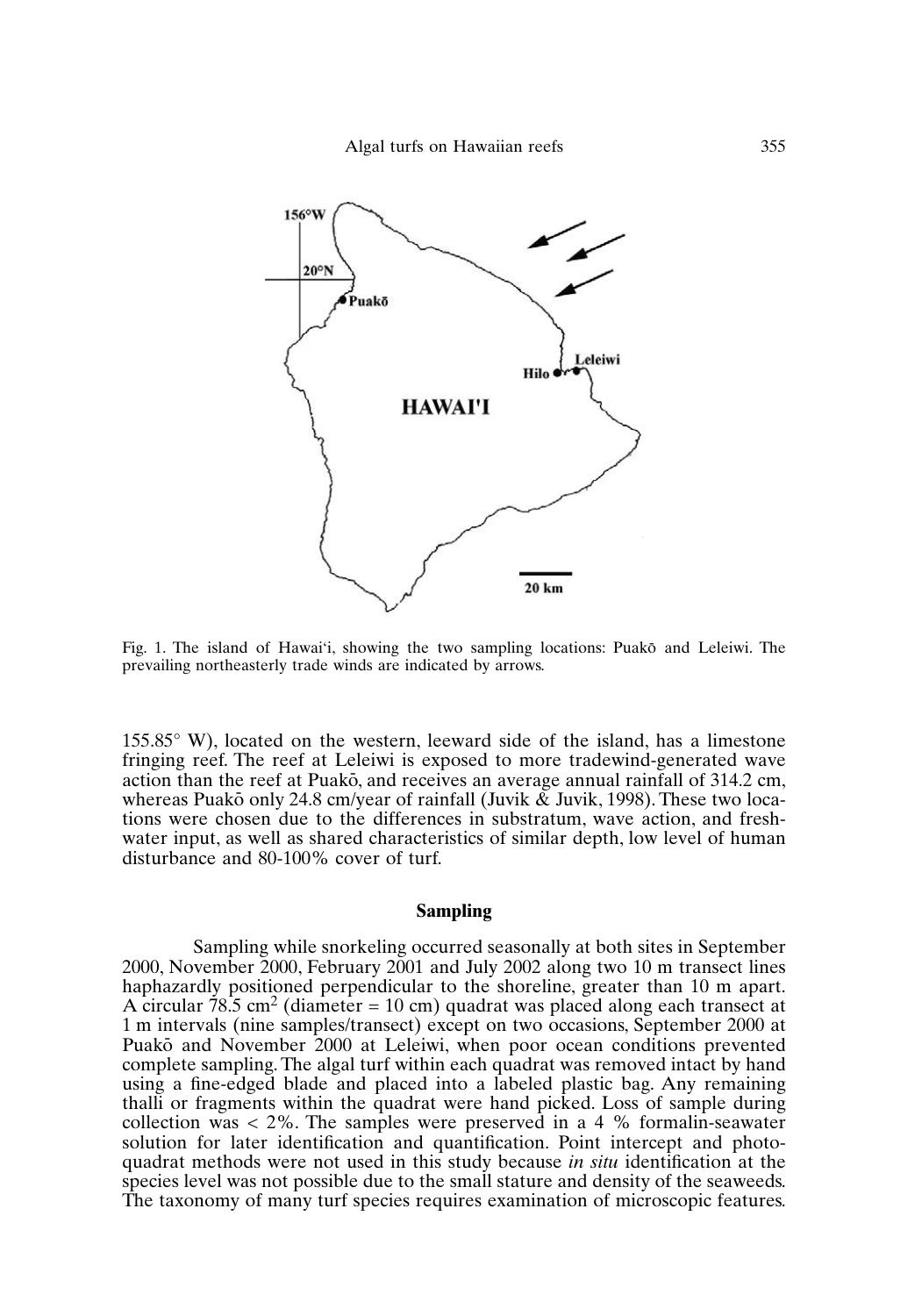#### **Laboratory methods**

In the laboratory, the contents of each bag were floated in water in a  $10 \times 1.5$  cm (diameter  $\times$  height) Petri dish that had been etched with a grid pattern consisting of 12 intersection points. The number of grid intersection points in the Petri dish was determined by a species-sample size curve. Algae over each intersection were collected using fine forceps and mounted as permanent slides (Tsuda & Abbott, 1985). Specimens were identified to lowest taxonomic level possible based on examination of morphological and anatomical characteristics using taxonomic references (Abbott, 1999; DeClerck, 1999; Abbott & Huisman, 2004). Voucher slide specimens were selected and deposited in the Bishop Museum Herbarium in Honolulu (BISH). Cyanobacteria, diatoms and dinoflagellates found in the samples were not included in this report.

#### **Data analysis**

Percent abundance values were obtained using a point system. For example, when a species occurred at an intersection it was given a score of 1. If more than one species were sampled at an intersection, then each species was given a fractional score for that intersection (i.e. three species at one intersection were each scored as 1/3). Percent abundance for each species in a quadrat was calculated by summing the intersection scores and dividing the total by 12. For each species, the average of these quadrat abundances on a given sampling date was defined as the mean percent abundance for that species. Species richness (S), evenness (J'), and species diversity (H') were determined based on these mean percent abundance values using Primer® software.An index of dispersion (variance-to-mean ratio; Krebs, 1999) was calculated to assess the spatial pattern of selected species in the algal turf communities.Abundance of each species at each site was calculated by averaging the mean transect percent abundances during the sampling period ( $n = 7$  for both sites). Data were arc-sine transformed to achieve homogeneity of variances. Differences in species abundance between sites were evaluated using a non-parametric Kruskal-Wallis test or one-way ANOVA for species that had equal variances. Variation in species abundance among sampling dates was assessed using one-way ANOVA after Bartlett's test confirmed equal variances. Tukey's pairwise comparison was employed to determine where the differences existed between sampling dates.

### **RESULTS**

One hundred-two species (17 Chlorophyta, 9 Phaeophyta, and 76 Rhodophyta) were recorded in the algal turf as well as 15 taxa identified to genus only (Table 1). Thirty-eight new records were found for the island of Hawai'i (8 Chlorophyta, 1 Phaeophyta, and 29 Rhodophyta) (Table 1). Of these new records, approximately one-third was either common or abundant at one or both sites, for example, *Bryopsis pennata* var. *pennata*, *Ceramium cingulum*, *Champia parvula*, *Cladophora vagabunda*, and *Hypnea spinella*. Taxa had thallus diameters generally less than 2 mm, and included filamentous, fleshy, foliose, and some caleified forms. Turf communities at Leleiwi and Puakō were dominated by red algae. Sixty percent of the taxa reported in the algal turf were considered rare (mean abundance  $\leq 0.5\%$ ), and roughly one tenth of the species were labeled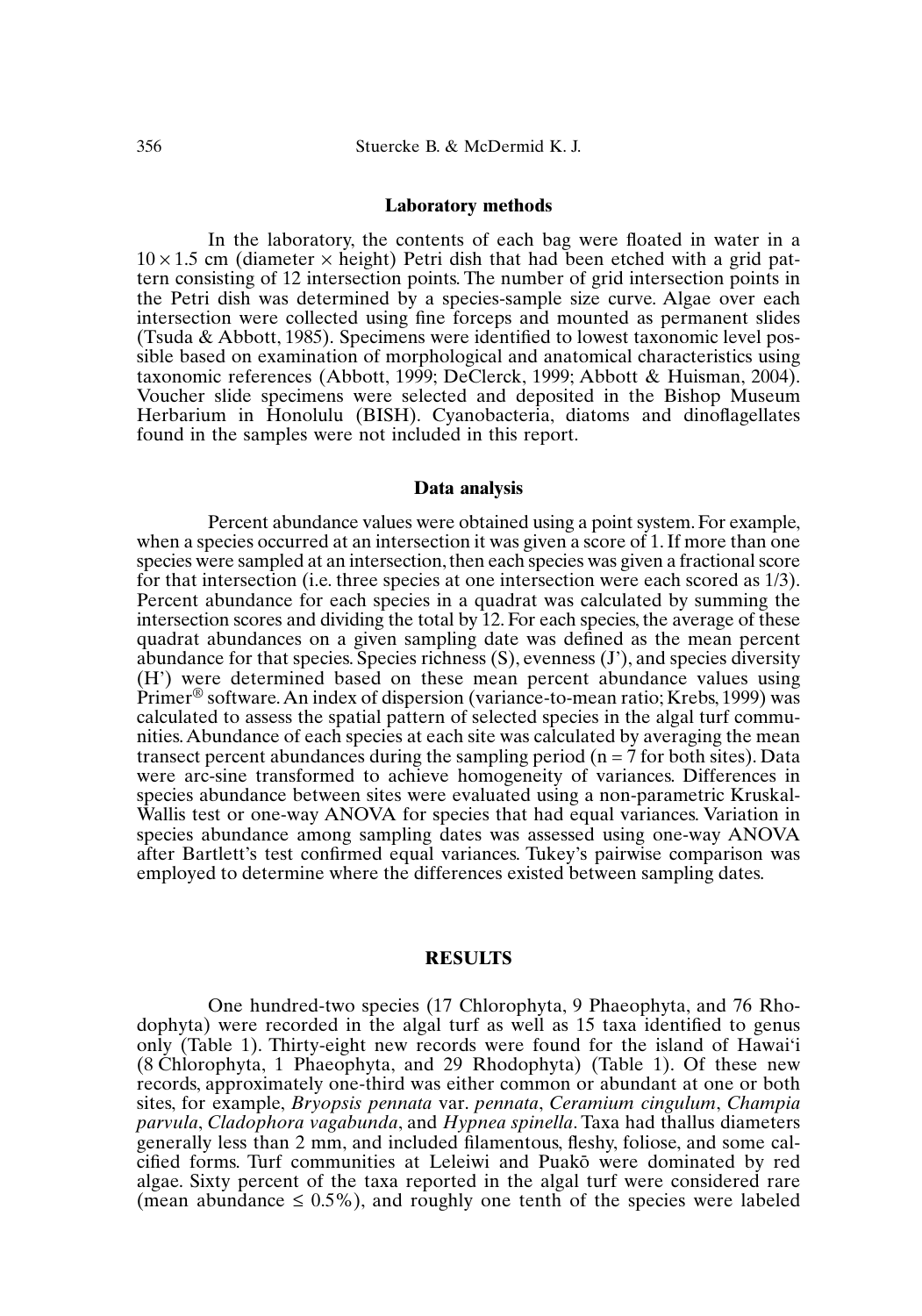Table 1. List of species and their abundance in turf communities at Leleiwi and Puakō on the island of Hawai'i. Abundance at each site was calculated by averaging the mean transect percent abundances during the sampling period (n = 7).  $R =$  rare ( $\leq$  0.5%). Species not found at a site are indicated with a "—". Values of p and F for ANOVA are listed, unless indicated otherwise: <sup>a</sup> p-value from non-parametric Kruskal-Wallis test, <sup>b</sup> H value. DF = 13 for ANOVA, 1 for Kruskal-Wallis. \* new records for the island of Hawai'i.

|                                                                    | Abundance                |                          |                      |                   |
|--------------------------------------------------------------------|--------------------------|--------------------------|----------------------|-------------------|
| Algae                                                              | Leleiwi                  | Puakō                    | p value              | F                 |
| Chlorophyta:                                                       |                          |                          |                      |                   |
| Boodlea composita (Murray) Brand*                                  |                          | R                        |                      |                   |
| Bryopsis pennata Lamouroux var. pennata *                          | 1.04                     | R                        | $0.074$ <sup>a</sup> | 3.20 <sup>b</sup> |
| Caulerpa peltata Lamouroux                                         | $\mathbb{R}$             | $\mathbb{R}$             |                      |                   |
| Caulerpella ambigua (Okamura) Prud'homme<br>van Reine et Lokhorst* |                          | $\mathbb{R}$             |                      |                   |
| Chaetomorpha capillaris (Kützing) Børgesen                         | R                        | 1.30                     | 0.009 <sup>a</sup>   | 6.74 <sup>b</sup> |
| Chlorodesmis caespitosa J. Agardh                                  | $\mathbb{R}$             | $\mathbb{R}$             | 0.948                | 0.00              |
| Cladophora laetevirens (Dillwyn) Kützing                           | $\mathbb{R}$             | $\mathbb{R}$             | 0.940                | 0.01              |
| Cladophora sericea (Hudson) Kützing                                | $\overline{\phantom{a}}$ | $\mathbb{R}$             |                      |                   |
| Cladophora vagabunda (Linnaeus) Hoek*                              | 0.61                     | 0.67                     | 0.779                | 0.08              |
| Codium edule P.C. Silva in Egerod                                  | R                        | $\overline{\phantom{m}}$ |                      |                   |
| Dictyosphaeria cavernosa (Forsskål) Børgesen*                      | $\overline{\phantom{0}}$ | $\mathbb{R}$             |                      |                   |
| Dictyosphaeria sp.                                                 | $\overline{\phantom{0}}$ | $\mathbb{R}$             |                      |                   |
| Enteromorpha paradoxa (C. Agardh) Kützing                          | $\mathbb{R}$             | 0.96                     | $0.007$ <sup>a</sup> | 7.18 <sup>b</sup> |
| Enteromorpha sp.                                                   | R                        | R                        | 0.216                | 1.71              |
| Percursaria sp.                                                    |                          | R                        |                      |                   |
| <i>Phyllodictyon anastomosans</i> (Harvey) Kraft et Wynne*         | $\mathsf{R}$             | R                        | 0.188                | 1.95              |
| Ulvella setchellii Dangeard*                                       | $\mathbb{R}$             | $\mathbb{R}$             | $0.534$ <sup>a</sup> | 0.39 <sup>b</sup> |
| Uronema marinum Womersley*                                         | $\overline{\phantom{0}}$ | R                        |                      |                   |
| Valonia aegagropila C. Agardh                                      | $\mathsf{R}$             | $\mathbb{R}$             | 0.692                | 0.16              |
| Ventricaria ventricosa (J. Agardh) Olsen et West                   |                          | R                        |                      |                   |
| Phaeophyta:                                                        |                          |                          |                      |                   |
| Asteronema breviarticulatum (J. Agardh) Ouriques et Bouzon         | R                        | $\overline{\phantom{0}}$ |                      |                   |
| Bachelotia antillarum (Grunow) Gerloff                             |                          | R                        |                      |                   |
| Chnoospora implexa J. Agardh                                       | R                        | R                        | 0.677                | 0.18              |
| Cutleria sp.                                                       | R                        |                          |                      |                   |
| Dictyota ceylanica Kützing                                         | 4.08                     | $\mathbb{R}$             | $0.003$ <sup>a</sup> | 8.95 <sup>b</sup> |
| Dictyota crenulata J. Agardh                                       | $\overline{\phantom{0}}$ | R                        |                      |                   |
| Dictyota friabilis Setchell                                        | 1.85                     | 0.98                     | 0.159                | 2.26              |
| Padina sp.                                                         | $\overline{\phantom{0}}$ | R                        |                      |                   |
| Sargassum sp.                                                      | R                        |                          |                      |                   |
| Sphacelaria novae-hollandiae Sonder                                | 1.43                     | 0.87                     | 0.532                | 0.41              |
| Sphacelaria rigidula Kützing                                       | $\mathbb{R}$             | $\overline{\phantom{0}}$ |                      |                   |
| Sphacelaria tribuloides Meneghini*                                 | R                        |                          |                      |                   |
| Sphacelaria sp.                                                    | $\mathbb{R}$             | 0.90                     | $0.033$ <sup>a</sup> | 4.54 $^{\rm b}$   |
| Rhodophyta:                                                        |                          |                          |                      |                   |
| Acanthophora spicifera (Vahl) Børgesen                             | 1.69                     | R                        | $0.063$ <sup>a</sup> | 3.46 <sup>b</sup> |
| Acrochaetium catenatulum Howe                                      |                          | R                        |                      |                   |
| Acrochaetium robustum Børgesen*                                    |                          | $\mathbb{R}$             |                      |                   |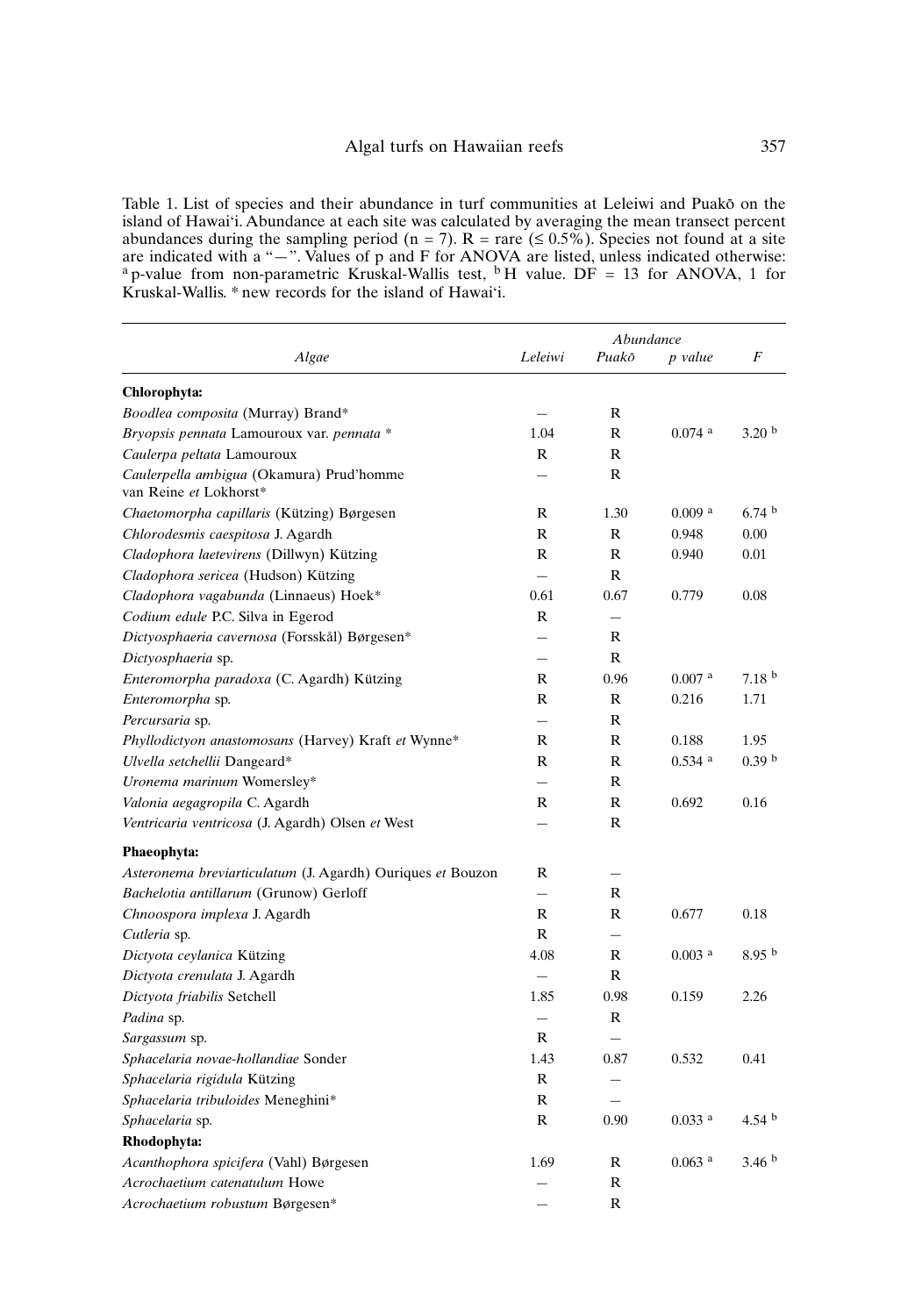|                                                         |              | Abundance                |                      |                    |
|---------------------------------------------------------|--------------|--------------------------|----------------------|--------------------|
| Algae                                                   | Leleiwi      | Puakō                    | p value              | F                  |
| Acrochaetium seriatum Børgesen                          |              | R                        |                      |                    |
| Amansia glomerata C. Agardh                             | 4.59         |                          |                      |                    |
| Amphiroa sp.                                            | 0.95         | R                        | $0.065$ <sup>a</sup> | 3.39 <sup>b</sup>  |
| Amphiroa valonioides Yendo*                             | $\mathbb{R}$ | $\qquad \qquad -$        |                      |                    |
| Anotrichium tenue (C. Agardh) Nägeli                    | 1.45         | R                        | 0.517                | 0.45               |
| Asparagopsis taxiformis (Delile) Trevisan               | 0.86         |                          |                      |                    |
| Caulacanthus ustulatus (Turner ex Mertens) Kützing      | R            | 0.75                     | $0.203$ <sup>a</sup> | 1.62 <sup>b</sup>  |
| Centroceras clavulatum (C. Agardh) Montagne             | 3.56         | 2.81                     | 0.786                | 0.08               |
| Centroceras corallophilloides R.E. Norris*              | R            | R                        | 0.937                | 0.01               |
| Centroceras minutum Yamada                              | R            | R                        | 0.678                | 0.18               |
| Ceramium aduncum Nakamura*                              | R            | R                        | $0.174$ <sup>a</sup> | 1.85 <sup>b</sup>  |
| Ceramium cingulum Meneses*                              | 0.72         | $\overline{\phantom{0}}$ |                      |                    |
| Ceramium clarionensis Setchell et Gardner               | 1.99         | R                        | $0.002$ <sup>a</sup> | 9.77 <sup>b</sup>  |
| Ceramium codii (Richards) G. Mazoyer                    | R            | $\mathbb{R}$             | 0.173                | 2.10               |
| Ceramium fimbriatum Setchell et Gardner                 | $\mathbb{R}$ | $\mathbb{R}$             | 0.031                | 6.01               |
| Ceramium flaccidum (Kützing) Ardissone                  | 1.97         | 2.04                     | 0.999                | 0.00               |
| Ceramium hanaense R. E. Norris et Abbott                | R            | 0.77                     | $0.003$ <sup>a</sup> | 8.95 <sup>b</sup>  |
| Ceramium macilentum J. Agardh                           | 0.77         | 7.72                     | 0.002                | 9.8                |
| Ceramium serpens Setchell et Gardner*                   | 0.57         | 0.61                     | 0.877                | 0.02               |
| Ceramium vagans Silva                                   | R            | 2.36                     | $0.001$ <sup>a</sup> | 10.62 <sup>b</sup> |
| Ceramium womersleyi R. E. Norris et Abbott              | R            | $=$                      |                      |                    |
| Champia parvula (C. Agardh) Harvey*                     | 0.75         | 1.13                     | 0.101                | 3.15               |
| Chondria dangeardii Dawson*                             | R            |                          |                      |                    |
| Chondria minutula Weber-van Bosse                       | 1.29         |                          |                      |                    |
| Chondria polyrhiza Collins et Hervey                    | R            |                          |                      |                    |
| Chondria simpliciuscula Weber-van Bosse                 | 0.70         | 1.83                     | 0.108                | 3.02               |
| Chondria sp.                                            | R            | $\overline{\phantom{0}}$ |                      |                    |
| Coelothrix irregularis (Harvey) Børgesen                | 1.11         | 5.00                     | 0.001                | 17.00              |
| Corallophila apiculata (Yamada) R. E. Norris            |              | R                        |                      |                    |
| Corallophila huysmansii (Weber-van Bosse) R. E. Norris* | R            |                          |                      |                    |
| Corallophila itonoi (Ardrée) R. E. Norris*              | $\mathbb{R}$ | R                        | 0.422                | 0.69               |
| Crouania minutissima Yamada*                            | $\mathbb{R}$ |                          |                      |                    |
| Gelidiella acerosa (Forsskål) Feldmann et Hamel         | R            | R                        | 0.470                | 0.56               |
| Gelidiella antipai Celán                                | $\equiv$     | R                        |                      |                    |
| Gelidiella machrisiana (Børgesen) Feldmann et Hamel     | R            | 0.66                     | 0.130                | 2.64               |
| Gelidiella myrioclada (Børgesen) Feldmann et Hamel      |              | R                        |                      |                    |
| Gelidiopsis variabilis (J. Agardh) Schmitz              | 0.75         | 3.89                     | $0.047$ <sup>a</sup> | 3.96 <sup>b</sup>  |
| Gelidium pusillum (Stackhouse) Le Jolis                 | $\mathbb R$  | $\overline{\phantom{0}}$ |                      |                    |
| Gelidium sp.                                            | R            | ${\bf R}$                | 0.389                | 0.80               |
| Griffithsia heteromorpha Kützing                        | R            | 0.72                     | 0.028                | 6.28               |
| Herposiphonia crassa Hollenberg                         | R            | R                        | $0.262$ <sup>a</sup> | 1.26 <sup>b</sup>  |
| Herposiphonia delicatula Hollenberg*                    | R            | R                        | 0.066                | 4.11               |
| Herposiphonia nuda Hollenberg*                          | $\mathbb{R}$ | ${\bf R}$                | 0.756                | 0.10               |
| Herposiphonia obscura Hollenberg*                       | 1.57         | ${\bf R}$                | $0.035~^{\rm a}$     | 4.46 <sup>b</sup>  |
| Herposiphonia parca Setchell                            | 1.67         | ${\bf R}$                | $0.001$ $^{\rm a}$   | 10.62 <sup>b</sup> |
| Herposiphonia secunda (C. Agardh) Ambronn               | $\mathbb{R}$ | ${\bf R}$                | 0.018                | 7.50               |
| Herposiphonia sp.                                       | R            | R                        | 0.513                | 0.45               |
|                                                         |              |                          |                      |                    |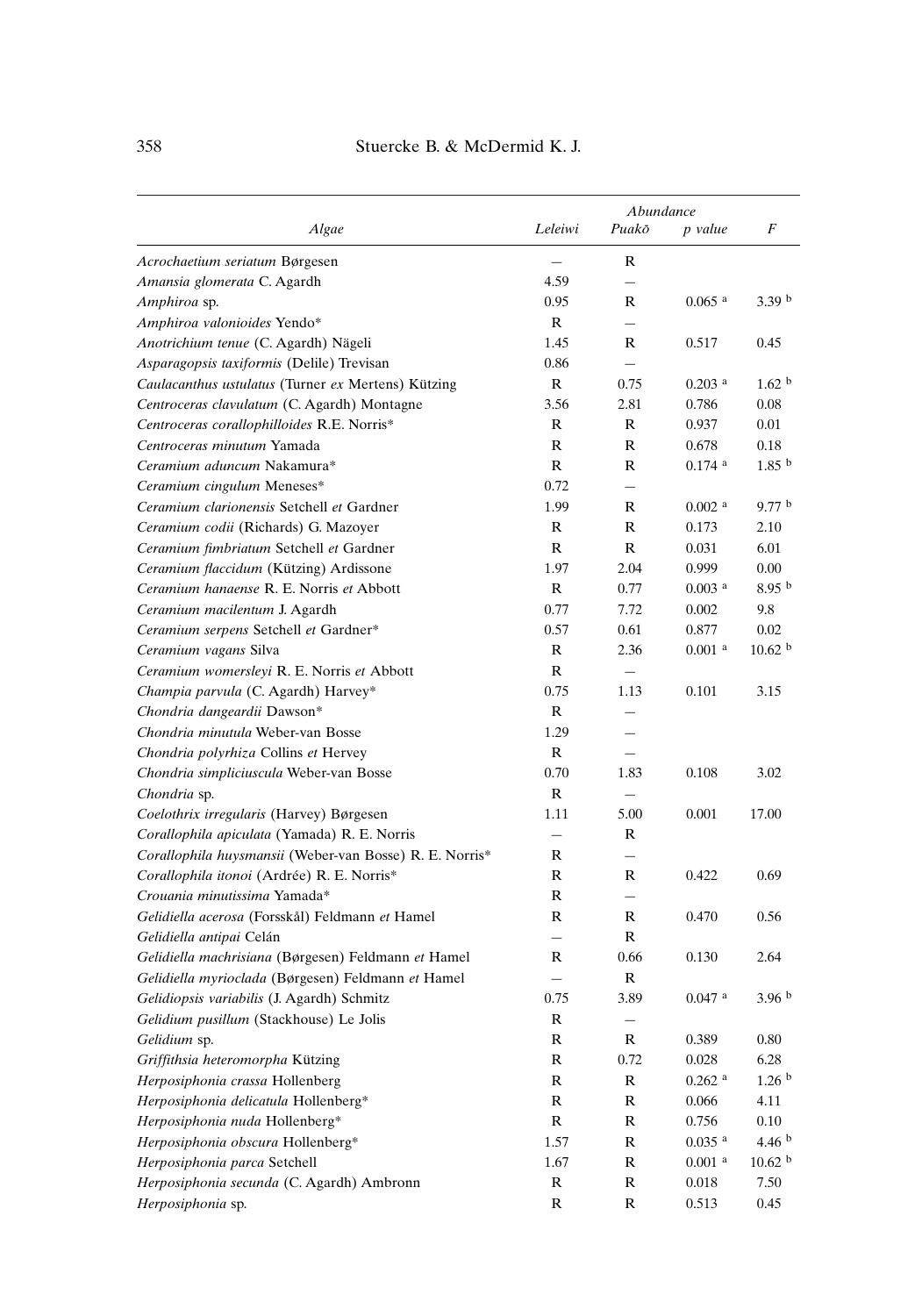|                                                                   | Abundance                |                          |                      |                   |
|-------------------------------------------------------------------|--------------------------|--------------------------|----------------------|-------------------|
| Algae                                                             | Leleiwi                  | Puakō                    | p value              | F                 |
| Heterosiphonia crispella (C. Agardh) Wynne                        |                          | R                        |                      |                   |
| Hypnea pannosa J. Agardh*                                         | 1.94                     | 1.55                     | 0.532                | 0.41              |
| Hypnea spinella (C. Agardh) Kützing*                              | 1.55                     | 5.35                     | 0.003                | 13.28             |
| Jania adhaerens Lamouroux                                         | 2.31                     | 3.90                     | 0.068                | 4.03              |
| Jania sp.                                                         | 0.68                     | 3.37                     | $0.000\,$            | 27.58             |
| Laurencia brachyclados Pilger                                     | 4.51                     | 2.61                     | $0.277$ a            | 1.18 <sup>b</sup> |
| Laurencia dotyi Saito*                                            | R                        | 1.51                     | 0.161                | 2.23              |
| Laurencia majuscula (Harvey) Lucas                                | R                        | R                        | 0.250                | 1.46              |
| Laurencia mariannensis Yamada                                     | R                        | R                        | 0.588                | 0.31              |
| Laurencia nidifica J. Agardh*                                     | 0.95                     | R                        | 0.117                | 2.85              |
| Laurencia parvipapillata Tseng                                    | R                        | R                        | $0.917$ <sup>a</sup> | 0.01 <sup>b</sup> |
| Laurencia undulata Yamada*                                        | R                        | $\overline{\phantom{0}}$ |                      |                   |
| Laurencia yamadana Howe*                                          | $\overline{\phantom{0}}$ | 1.05                     |                      |                   |
| Laurencia sp.                                                     | R                        | R                        | 0.627                | 0.25              |
| Liagora sp.                                                       | R                        | $\overline{\phantom{0}}$ |                      |                   |
| Liagora valida Harvey                                             | $\equiv$                 | R                        |                      |                   |
| Polysiphonia delicatula Hollenberg*                               | R                        | R                        | 0.114                | 2.91              |
| Polysiphonia homoia Setchell et Gardner                           | R                        |                          |                      |                   |
| Polysiphonia poko Hollenberg                                      | R                        |                          |                      |                   |
| Polysiphonia rubrorhiza Hollenberg*                               | R                        |                          |                      |                   |
| Polysiphonia saccorhiza (Collins et Hervey) Hollenberg*           | R                        |                          |                      |                   |
| Polysiphonia scopulorum Harvey                                    | R                        | R                        | 0.232                | 1.58              |
| Polysiphonia subtilissima Montagne*                               | R                        | R                        | 0.402                | 0.75              |
| Polysiphonia triton Silva                                         | R                        |                          |                      |                   |
| Polysiphonia upolensis (Grunow) Hollenberg*                       | 1.57                     | R                        | 0.008 <sup>a</sup>   | 7.08 <sup>b</sup> |
| Polysiphonia sp.                                                  | R                        | R                        | 0.076                | 3.77              |
| Pterocladiella bulbosa (Loomis) Santelices*                       | R                        | $\overline{\phantom{0}}$ |                      |                   |
| Pterocladiella caerulescens (Kützing) Santelices et               |                          |                          |                      |                   |
| Hommersand                                                        | 0.79                     | 6.99                     | $0.025$ <sup>a</sup> | 5.04 <sup>b</sup> |
| Pterocladiella caloglossoides (Howe) Santelices*                  | R                        | $\overline{\phantom{0}}$ |                      |                   |
| Ptilothamnion cladophorae (Yamada et Tanaka)<br>Feldmann-Mazoyer* | R                        | R                        | 0.465                | 0.57              |
| Stylonema alsidii (Zanardini) Drew*                               | R                        | R                        |                      |                   |
| Taenioma perpusillum (J. Agardh) J. Agardh                        | 1.65                     | 1.45                     | 0.774                | 0.09              |
| Tiffaniella saccorhiza (Setchell et Gardner) Doty et Meñez        | R                        | $\overline{\phantom{0}}$ |                      |                   |
| Tolypiocladia glomerulata (C. Agardh) Schmitz                     | 1.62                     | $\mathbb{R}$             | 0.034                | 5.74              |

common with mean abundance between 0.5% and 3%. Only 4% of the species at Leleiwi and 6% of species at Puako were considered abundant (mean abundance  $\geq$  3%). No species were ranked as abundant at both sites. The abundance of 18 species differed significantly  $(p < 0.05)$  at Leleiwi versus Puakō (Table 1). Species richness (ranging from 35 to 69 species) was similar at both sites (Table 2). Both sites exhibited similar levels of turf species diversity  $(H' > 1;$ Table 2); however, evenness was generally higher for Leleiwi than for Puako turf assemblages (Table 2).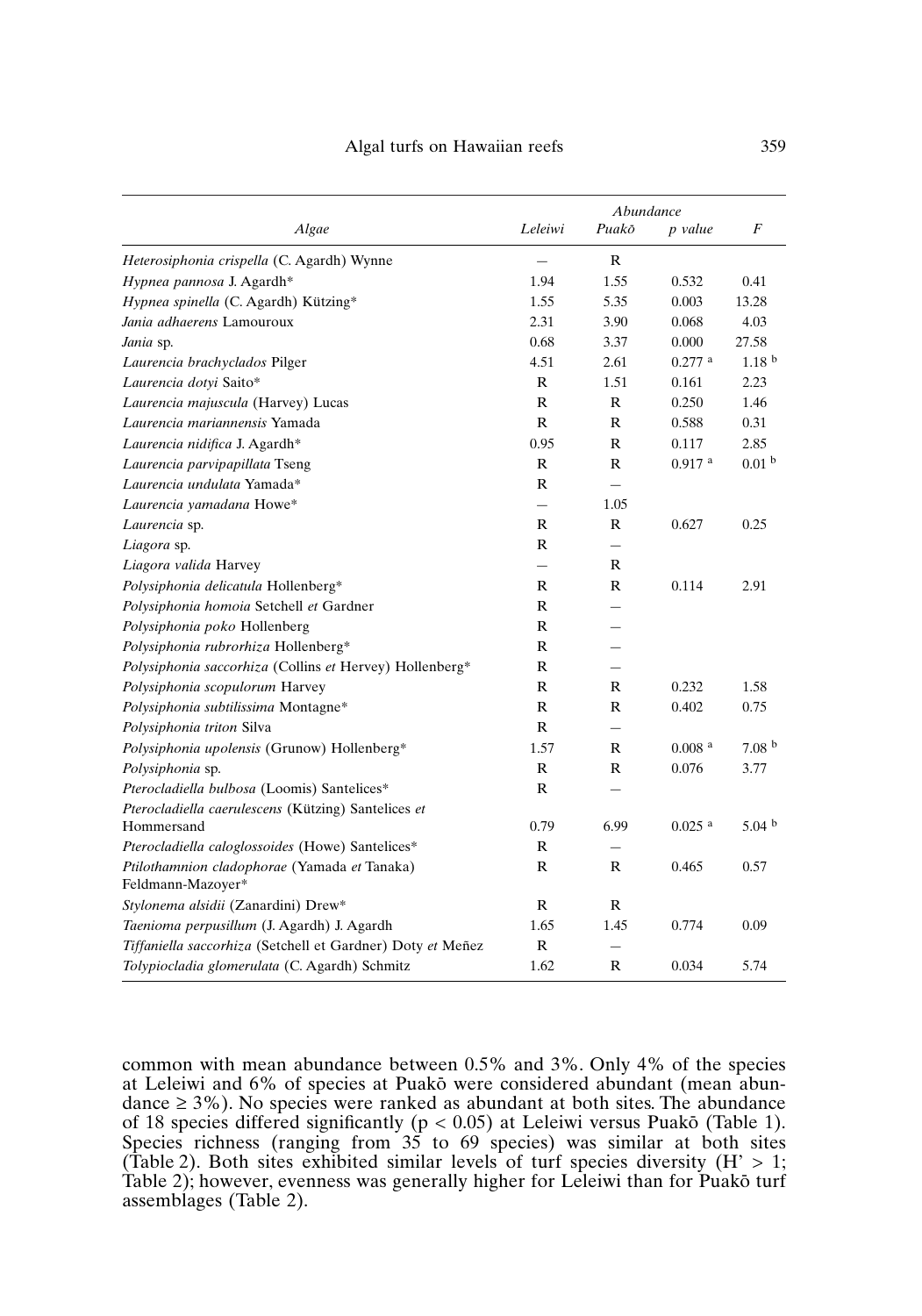Table 2. Data on the total number of species (S) collected, species diversity (H'), and evenness (J') for each sampling date at Leleiwi and Puako.  $H' = -\sum_i p_i \log(p_i) J' = H'/H'max = H'/\log S$ .

|                  | Leleiwi |                                            |      | Puakō |                                          |      |                                  |      |
|------------------|---------|--------------------------------------------|------|-------|------------------------------------------|------|----------------------------------|------|
|                  |         | Sept. 2000 Nov. 2000 Feb. 2001 July 2002   |      |       | Sept. 2000 Nov. 2000 Feb. 2001 July 2002 |      |                                  |      |
|                  |         | $(n = 17)$ $(n = 9)$ $(n = 18)$ $(n = 18)$ |      |       | $(n = 8)$                                |      | $(n = 18)$ $(n = 18)$ $(n = 18)$ |      |
| Richness $(S)$   | 62      | 35                                         | 53   | 69    | 45                                       | 55   | 55                               | 52   |
| Diversity $(H')$ | 1.53    | 1.32                                       | 1.53 | 1.60  | 1.35                                     | 1.42 | 1.40                             | 1.50 |
| Evenness $(J')$  | 0.85    | 0.86                                       | 0.89 | 0.87  | 0.82                                     | 0.82 | 0.80                             | 0.87 |

Table 3. Variance-to-mean ratio (I) for the most abundant species at each sampling time at Leleiwi and Puakō. Dispersion patterns are defined as aggregated if  $I > 1$ , random if  $\overline{I} = 1$  and uniform if  $I < 1$ .

| <i>Species</i>              | <b>Site</b> | <b>Sampling Date</b> |       |
|-----------------------------|-------------|----------------------|-------|
| Laurencia brachyclados      | Leleiwi     | September 2000       | 7.50  |
| Ceramium macilentum         | Puakō       | September 2000       | 5.76  |
| Dictyota ceylanica          | Leleiwi     | November 2000        | 9.75  |
| Hypnea spinella             | Puakō       | November 2000        | 25.27 |
| Amansia glomerata           | Leleiwi     | February 2001        | 37.17 |
| Pterocladiella caerulescens | Puakō       | February 2001        | 8.48  |
| Coelothrix irregularis      | Leleiwi     | <b>July 2002</b>     | 24.67 |
| Laurencia dotvi             | Puakō       | <b>July 2002</b>     | 32.76 |

At both sites, mean percent abundance of the three most abundant species showed fluctuations over time (Figs 2 and 3). At Leleiwi, no significant difference in abundance was detected in *Amansia glomerata*, *Dictyota ceylanica* nor *Laurencia brachyclados*. At Puak-o, only *Pterocladiella caerulescens* abundance differed significantly over time ( $p= 0.029$ ,  $F= 13.92$ ,  $DF=13$ ), and only the values in February and July were significantly different from each other (Fig. 3).

Species' distributions within the turf were patchy. At Leleiwi, the number of species/quadrats ranged from 3 to 24, and at Puako from 1 to 23. Samples taken on the same transect on the same sampling date often varied greatly over short distances, for instance, at Leleiwi in July 2002, the number of species/quadrat ranged from 5 to 16 in quadrats 1 m apart (Fig. 4). The index of dispersion for each of the most abundant species for each sampling date at both sites (Table 2) indicated that these species were clumped or aggregated  $(I > 1)$ , not randomly or uniformly distributed within the algal turf.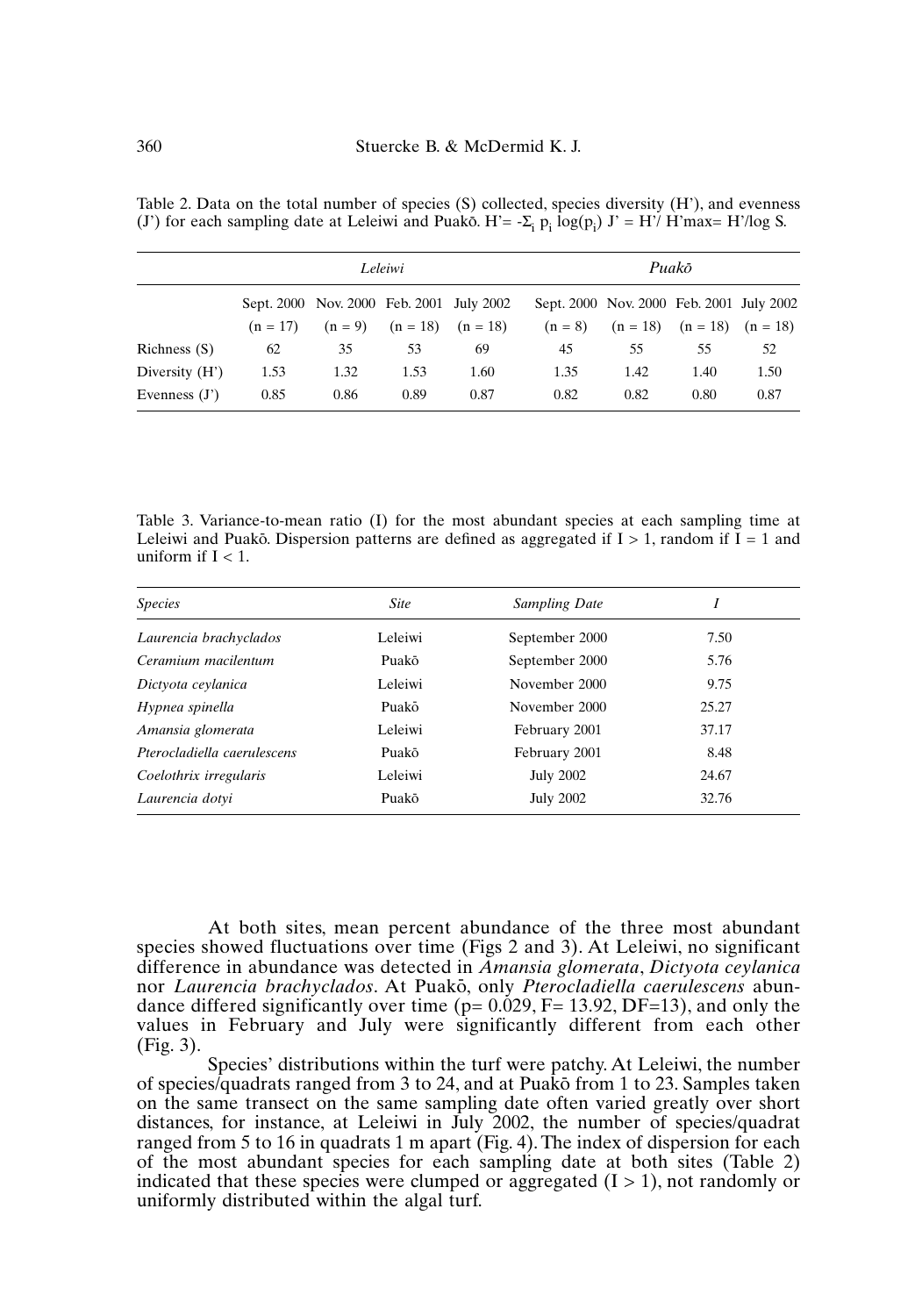

Fig. 2. Variation in mean percent abundance of the three most abundant turf species at Leleiwi. Bars indicate the standard error (SE) of the mean.



Fig. 3. Variation in mean percent abundance of the three most abundant turf species at Puakō. Bars indicate the standard error (SE) of the mean.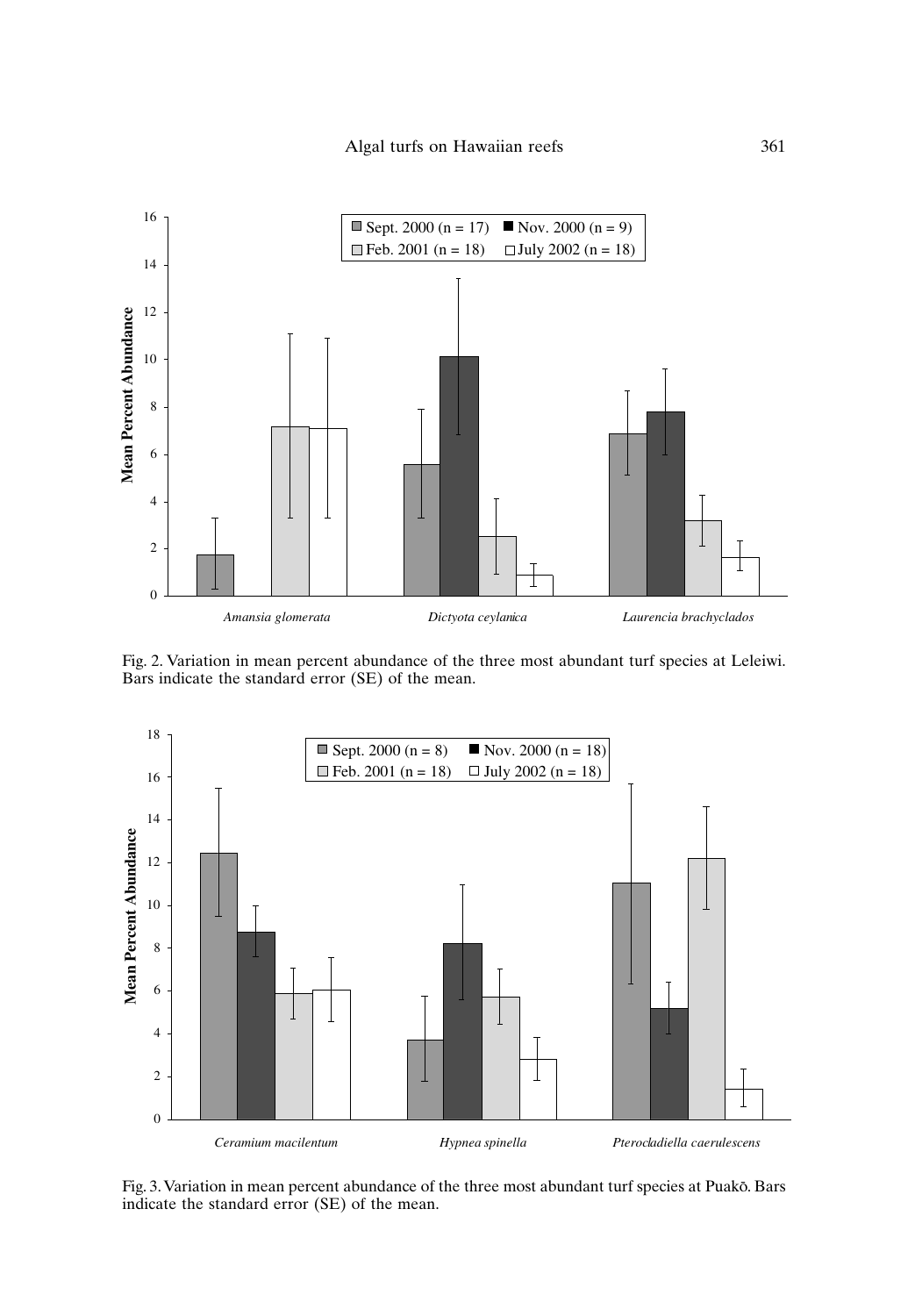

Fig. 4. Number of algal taxa found within each quadrat along one transect at Leleiwi in July 2002.

### **DISCUSSION**

Algal turfs are common on reefs in the tropics, and yet the identities of the algal components are rarely documented or monitored. The species documented in this study comprise 20% of the known flora for the Hawaiian Islands (Abbott, 1999; Abbott & Huisman, 2004), which underscores the preeminence of turf algae despite their small stature  $\ll$  3 cm tall). Many of the new records for the island of Hawai'i were the most abundant species in the turf. The short, dense, tangled growth form of turfs may be an adaptive form on tropical reefs (Lobban & Harrison, 1994), but is not restricted to plants from a single functional-form group (Littler *et al.*, 1983). The turf communities at Leleiwi and Puakō included members of the Filamentous Group (e.g. *Asteronema, Centroceras*, *Ceramium*, *Chaetomorpha, Polysiphonia,* and *Sphacelaria*), the Sheet Group (i.e. *Dictyota* and *Enteromorpha*), the Jointed Calcareous Group (i.e. *Jania*), as well as fleshy, branched species (i.e*. Amansia*, *Chnoospora, Codium, Coelothrix*, *Laurencia*, and *Pterocladiella*).

Both sites showed similar species richness values (S) and a dominance of red algal species. The Puako turf community contained more taxa in the Chlorophyta than Leleiwi. The algal turf communities at Leleiwi and Puak-o consistently showed high species diversity with average Shannon-Weiner diversity indices (H') of 1.5 and 1.4, respectively, when compared to the theoretical maximum for H' (log  $S = 1.9$  for both sites; Krebs, 1999). The greater level of evenness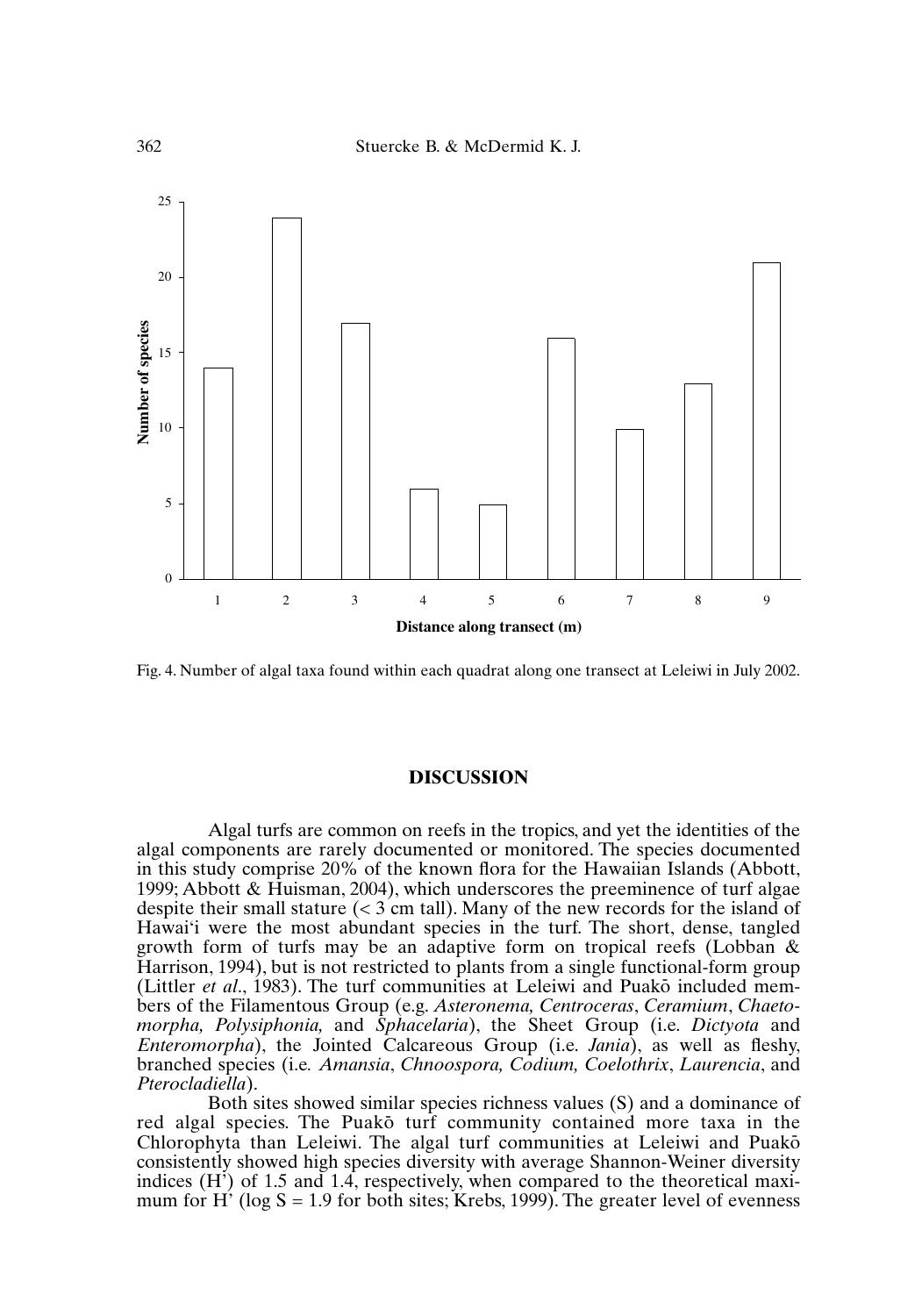of species at Leleiwi may have contributed to the higher H' at that site. Differences in species composition and abundance in the two communities may be due to the contrasting environmental conditions at the two sites, including aspect, substratum, tradewind-swell patterns, and rainfall.

Spatially, many of the algal species had aggregated distributions within the turf, which indicates that these communities are not homogenous lawns, but are complex, three-dimensional quilts of algal patches. The turf community concept of perennial basiphytes or anchor species (Stewart, 1982) hosting ephemeral epiphytes was not supported by our observations. For example, *Hypnea spinella* in some patches was the basiphyte for *Ceramium* and *Polysiphonia* species, but in other patches it grew epiphytically on *Pterocladiella caerulescens*.

Different species dominated the turf at each site and at each sampling date. These two turf communities are more dynamic with more variable species dominance patterns than reported in other algal communities (Sousa, 1979; Santelices *et al*., 1981; Dethier, 1984; McDermid, 1988; Karez & Chapman, 1998). Although Klumpp & McKinnon (1989) measured biomass turnover in turfs as rapid as once every 4-12 days, species turnover rates need to be determined by high frequency sampling (e.g. weekly during a month). In previous studies, sedimentation, desiccation, water motion, substratum slope, nutrient levels and/or grazing influenced turf distribution, standing crop, and productivity (Hay, 1981; Stewart, 1982; Hatcher & Larkum, 1983; Whorff *et al*., 1995; Airoldi & Virgilio, 1998). On Hawaiian coasts, variability in rain run-off, nutrient levels, wave action, water temperature, light intensity, daylength, and grazing pressure probably contribute greatly to species distributions and interactions within the turf.

Unlike *Macrocystis*-forests or *Spartina*-marshes, turf communities are not characterized by a dominant or diagnostic species, but are defined by their recognizable short, dense, and tangled growth form. In addition, other traits of turfs, i.e. high species diversity without clear dominants, spatial heterogeneity, and temporal variability, must be taken into account to more fully understand turf community function, reef productivity, fish herbivory patterns, and even coral recruitment. The members of an algal turf community can differ in functionalform, life history, phenology, and photosynthetic activity, which emphasizes the importance of identification and monitoring of individual species.

**Acknowledgements.** We are grateful to Dr. Isabella A. Abbott for her help, and her enthusiasm for little turf algae. We appreciate Dr. Donald Price for his statistical advice. We thank the University of Hawai'i at Hilo students Tiffany White and Kosta Stamoulis for their assistance in field collection. We also appreciated the comments on earlier drafts of the manuscript provided by Drs. I. A. Abbott, M. Hoyl, W. L. Montgomery, B. Santelices and two anonymous reviewers. This research was supported by NIH-Minority Biomedical Research Support grant S06-GM08073-31.

### **REFERENCES**

ABBOTT I.A., 1999 — *Marine Red Algae of the Hawaiian Islands*. Honolulu, Bishop Museum Press, xv + 465 pp.

- ABBOTT I.A. & HUISMAN J.M., 2004 *The Marine Green and Brown Algae of the Hawaiian Islands*. Honolulu, Bishop Museum Press, xi + 259 pp.
- ADEY W. & STENECK R.S., 1985  $-$  Highly productive eastern Caribbean reefs: Synergistic effects of biological and chemical, physical, and geological factors. *In:* Reaka M. L. (ed.), *The ecology of coral reefs symposia series for undersea research,* NOAA, Rockville, pp. 163-187.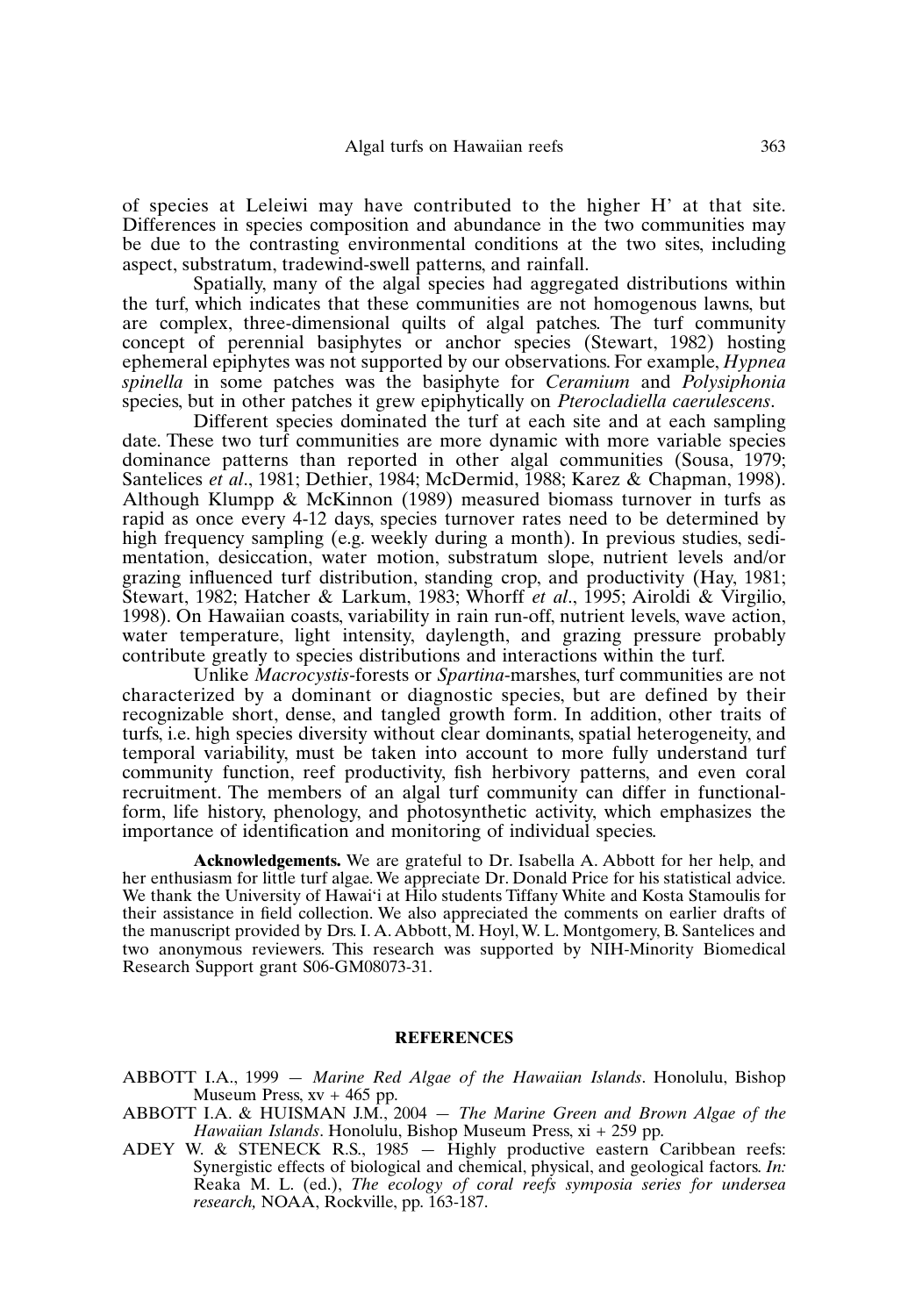- ADEY W.H. & GOERTEMILLER T., 1987 Coral reef algal turfs: master producers in nutrient poor seas. *Phycologia* 26: 374-386.
- AIROLDI L. & VIRGILIO M., 1998 Responses of turf-forming algae to spatial variations in the deposition of sediments. *Marine Ecology Progress Series* 165:271-282.
- AIROLDI L., 1998 Roles of disturbance, sediment stress, and substratum retention on spatial dominance in algal turf. *Ecology* 79: 2759-2770.
- ASELTINE-NEILSON D.A., BERNSTEIN B.B., PALMER-ZWAHLEN M.L., RIEGE L.E., & SMITH R.W., 1999 — Comparisons of turf communities from Pendleton artificial reef, Torrey Pines artificial reef, and a natural reef using multivariate techniques. *Bulletin of Marine Science* 65: 37-57.
- BOAVENTURA D., ALEXANDER M., SANTINA P.D., SMITH N.D., RE P., DA FON-SECA L.C., & HAWKINS S.J., 2002 — The effects of grazing on the distribution and composition of low-shore algal communities on the central coast of Portugal and on the southern coast of Britain. *Journal of experimental marine biology and ecology* 267: 185-206.
- BRAWLEY S.H. & ADEY W.H., 1981 The effect of micrograzers on algal community structure in a coral reef microcosm. *Marine Biology* 61: 167-177.
- CARPENTER R.C. & WILLIAMS S.L., 1993 Effects of algal turf canopy height and microscale substratum topography on profiles of flow speed in a coral forereef environment. *Limnology and oceanography* 38: 687-694.
- CHEROSKE A.G., WILLIAMS S.L., & CARPENTER R.C., 2000 Effects of physical and biological disturbances on algal turfs in Kaneohe Bay, Hawaii. *Journal of experimental marine biology and ecology* 248: 1-34.
- DAHL A.L., 1972 Ecology and community structure of some tropical reef algae in Samoa. *Proceedings of the International Seaweed Symposium* 7: 36-39.
- DE CLERCK O., 1999 A revision of the genus *Dictyota* Lamouroux (Phaeophyta) in the Indian Ocean. Ph. D. Dissertation, Gent University, Belgium. 406 p.
- DETHIER M.N., 1984 Disturbance and recovery in intertidal pools: maintenance of mosaic patterns. *Ecological Monographs* 54: 99-118.
- FERREIRA C.L., GONCLAVES J.A., COUTINHO R. & PERET A.C., 1998 Herbivory by the Dusky Damselfish *Stegastes fuscus* (Cuvier, 1830) in a tropical rocky shore: effects on the benthic community. *Journal of experimental marine biology and ecology* 229: 241-264.
- HARMELIN-VIVIEN M.L., PEYROT-CLAUSADE M., & ROMANO J., 1992 Transformation of algal turf by echinoids and scarid fishes on French Polynesian coral reefs. *Coral Reefs* 11: 45-50.
- HATCHER B.G. & LARKUM A.W.D., 1983 An experimental analysis of factors controlling the standing crop of the epilithic algal community on a coral reef. *Journal of experimental marine biology and ecology* 69: 61-84.
- HAY M.E., 1981 The functional morphology of turf-forming seaweeds: persistence in stressful marine habitats. *Ecology* 62: 739-750.
- JUVIK S.P. & JUVIK J.O., (eds.) 1998 *Atlas of Hawai'i,* 3rd ed. Honolulu, University of Hawai'i Press, 333 pp.
- KAREZ R. & CHAPMAN A.R.O., 1998 A competitive hierarchy model integrating roles of physiological competence and competitive ability does not provide a mechanistic explanation for the zonation of three intertidal *Fucus* species in Europe. *Oikos* 81: 471-494.
- KELAHER B.P., UNDERWOOD A.J., & CHAPMAN M. G., 2003 Experimental transplantations of coralline algal turf to demonstrate causes of differences in macrofauna at different tidal heights. *Journal of experimental marine biology and ecology* 282: 23-41.
- KENDRICK G.A., 1991 Recruitment of coralline crusts and filamentous turf algae in the Galapagos archipelago: effect of simulated scour, erosion and accretion. *Journal of experimental marine biology and ecology* 147: 47-63.
- KLUMPP D.W.  $\&$  MCKINNON A.D., 1989  $-$  Temporal and spatial patterns in primary production of a coral-reef epilithic algal community. *Journal of experimental marine biology and ecology* 131: 1-22.